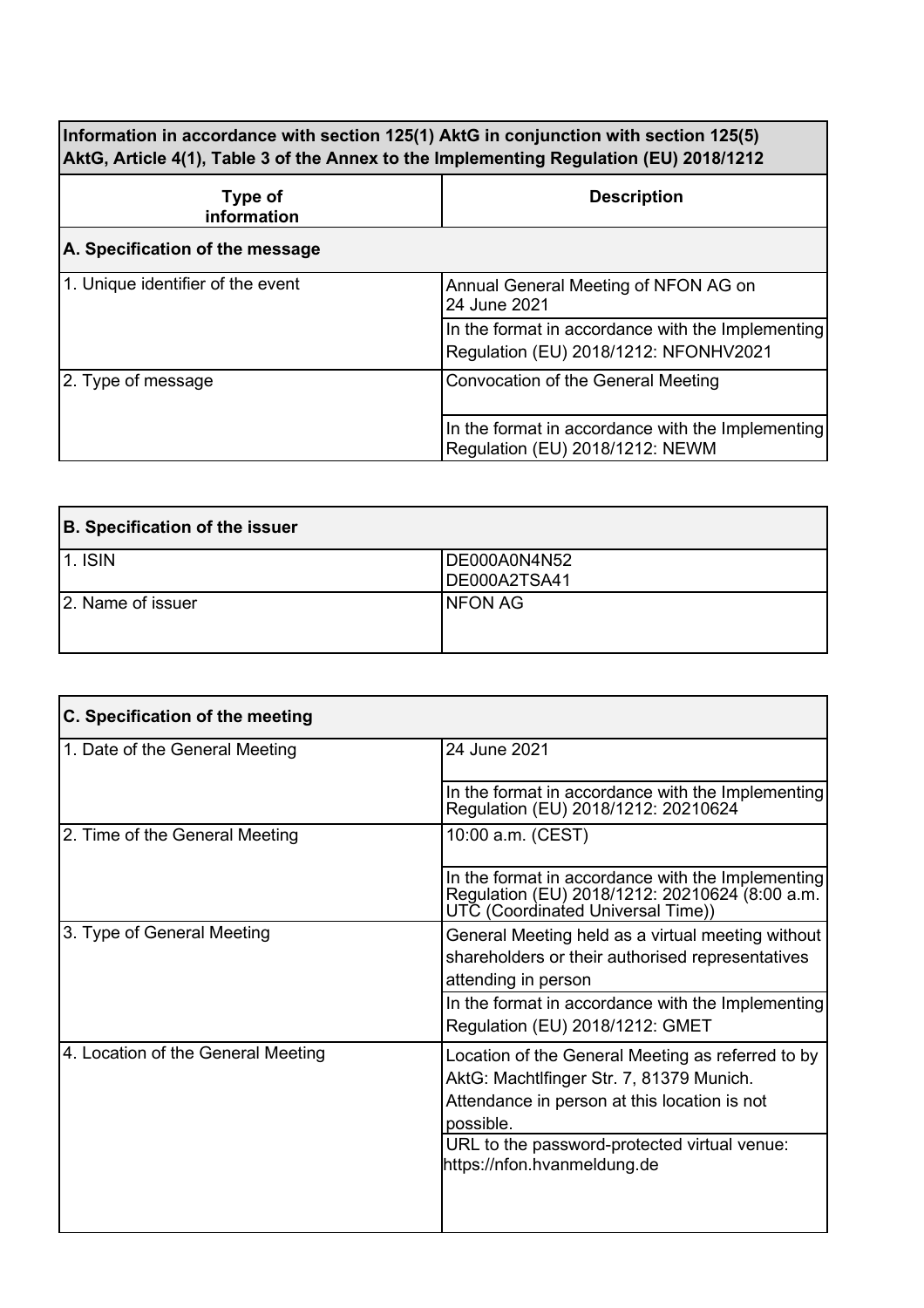| 5. Record date                    | 3 June 2021, midnight (CEST)                                                             |
|-----------------------------------|------------------------------------------------------------------------------------------|
|                                   | In the format in accordance with the Implementing<br>Regulation (EU) 2018/1212: 20210603 |
| 6. Uniform Resource Locator (URL) | https://corporate.nfon.com/de/investor-<br>relations/hauptversammlung/                   |

| D. Participation in the General Meeting - voting by correspondence, through voting |                                                                                                                                                                                                                                                                                                                                                                                                                                                                                                                                                                                                                                                                                                                                                                                                                                                                       |
|------------------------------------------------------------------------------------|-----------------------------------------------------------------------------------------------------------------------------------------------------------------------------------------------------------------------------------------------------------------------------------------------------------------------------------------------------------------------------------------------------------------------------------------------------------------------------------------------------------------------------------------------------------------------------------------------------------------------------------------------------------------------------------------------------------------------------------------------------------------------------------------------------------------------------------------------------------------------|
| representatives appointed by the company or a third party; watching on             |                                                                                                                                                                                                                                                                                                                                                                                                                                                                                                                                                                                                                                                                                                                                                                                                                                                                       |
| the GM portal                                                                      |                                                                                                                                                                                                                                                                                                                                                                                                                                                                                                                                                                                                                                                                                                                                                                                                                                                                       |
| 1. Method of participation by shareholder                                          | Voting by postal or electronic correspondence;<br>voting by issuing power of attorney and<br>instructions to the voting representatives<br>appointed by the company; issuing power of<br>attorney to third parties. Watching virtual General<br>Meeting by way of audio-visual stream.                                                                                                                                                                                                                                                                                                                                                                                                                                                                                                                                                                                |
|                                                                                    | In the format in accordance with the Implementing<br>Regulation (EU) 2018/1212: EV, PX                                                                                                                                                                                                                                                                                                                                                                                                                                                                                                                                                                                                                                                                                                                                                                                |
| 2. Issuer deadline for the notification of<br>participation                        | Registration for General Meeting by 17 June<br>2021, midnight (CEST)<br>In the format in accordance with the Implementing<br>Regulation (EU) 2018/1212: 20210617; 10:00<br>p.m. (UTC)                                                                                                                                                                                                                                                                                                                                                                                                                                                                                                                                                                                                                                                                                 |
| 3. Issuer deadline for voting                                                      | Voting by issuing power of attorney and<br>instructions to the voting representatives<br>appointed by the company; issuing power of<br>attorney to third parties/authorising third<br>parties<br>in written or electronic form by post, fax or<br>e-mail by 23 June 2021, midnight (CEST)<br>(10:00 p.m. UTC), (this is the time for receipt<br>by the company);<br>- electronically on the password-protected<br>Internet service following prior registration in<br>accordance with D.2, also from 23 June 2021,<br>midnight (CEST), 10:00 p.m. (UTC) until no<br>later than the start of voting at the General<br>Meeting on 24 June 2021.<br>Voting by correspondence using the<br>password-protected Internet service following<br>prior registration in accordance with D.2 until<br>no later than the end of voting at the General<br>Meeting on 24 June 2021. |
|                                                                                    | The virtual General Meeting can be watched<br>by way of audio-visual stream on                                                                                                                                                                                                                                                                                                                                                                                                                                                                                                                                                                                                                                                                                                                                                                                        |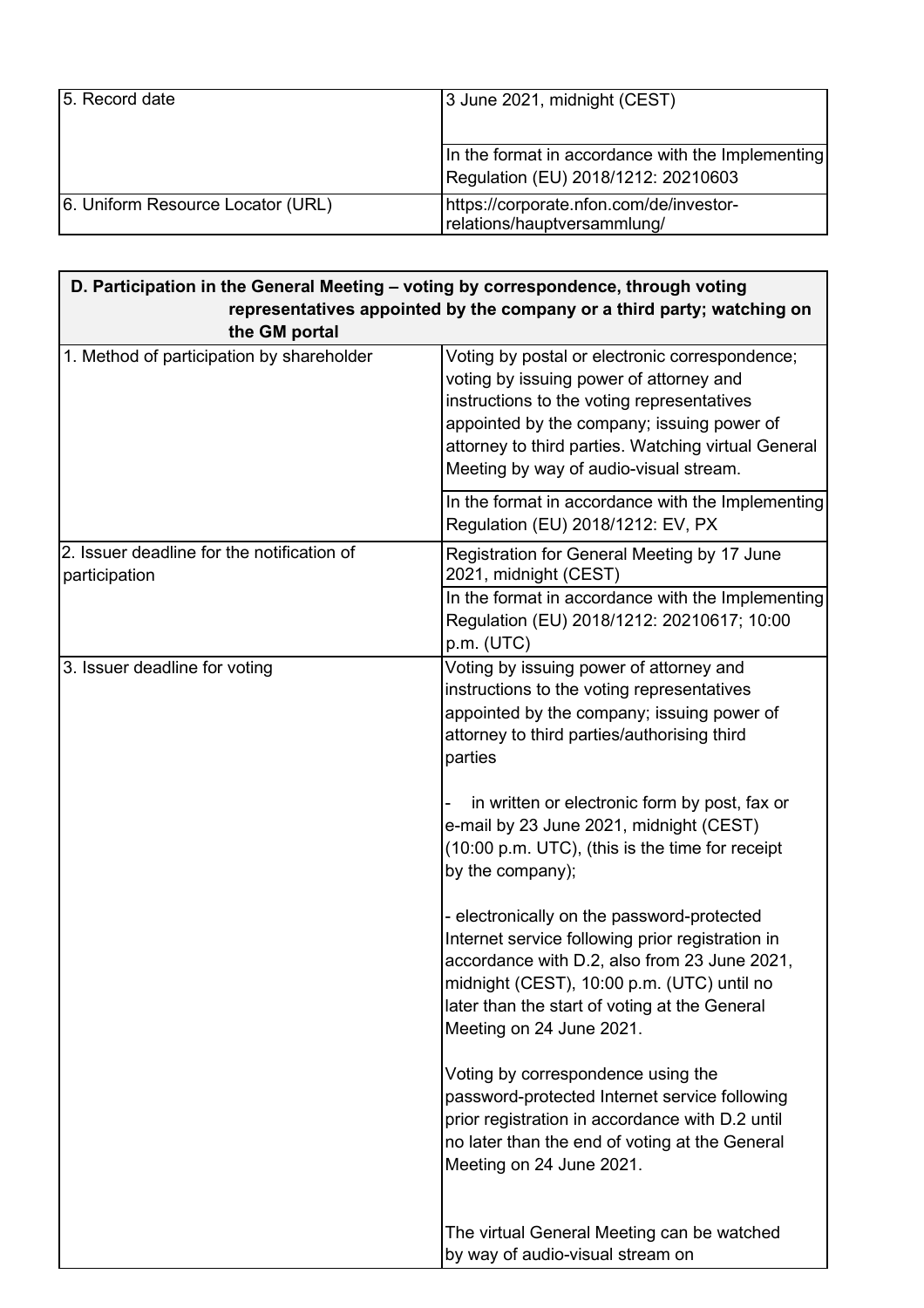| 24 June 2021 from 10:00 a.m. (CEST) (8:00<br>a.m. UTC) until the end of the General |
|-------------------------------------------------------------------------------------|
| Meeting.                                                                            |

| E. Agenda - agenda item 1                             |                                                                                                                                                                                                                                                                                                                                                                                                                                                                                      |
|-------------------------------------------------------|--------------------------------------------------------------------------------------------------------------------------------------------------------------------------------------------------------------------------------------------------------------------------------------------------------------------------------------------------------------------------------------------------------------------------------------------------------------------------------------|
| 1. Unique identifier of the agenda item               | 1                                                                                                                                                                                                                                                                                                                                                                                                                                                                                    |
| 2. Title of the agenda item                           | Presentation of NFON AG's adopted annual<br>financial statements and the approved consolidated<br>financial statements as at 31 December 2020, the<br>combined management report for NFON AG and<br>the Group including the Management Board's<br>disclosures<br>explanatory<br>report<br>the<br>on<br>in<br>accordance with sections 289a(1), 315a(1) of the<br>Handelsgesetzbuch (HGB - German Commercial<br>Code) and the Supervisory Board report for the<br>2020 financial year |
| 3. Uniform Resource Locator (URL)<br>of the materials | https://corporate.nfon.com/de/investor-<br>relations/hauptversammlung/                                                                                                                                                                                                                                                                                                                                                                                                               |
| 4. Vote                                               | None                                                                                                                                                                                                                                                                                                                                                                                                                                                                                 |
| 5. Alternative voting options                         |                                                                                                                                                                                                                                                                                                                                                                                                                                                                                      |
| E. Agenda - agenda item 2                             |                                                                                                                                                                                                                                                                                                                                                                                                                                                                                      |
| 1. Unique identifier of the agenda item               | $\overline{2}$                                                                                                                                                                                                                                                                                                                                                                                                                                                                       |
| 2. Title of the agenda item                           | Resolution on formally approving the actions of the<br>members of the Management Board                                                                                                                                                                                                                                                                                                                                                                                               |
| 3. Uniform Resource Locator (URL) of the<br>materials | https://corporate.nfon.com/de/investor-<br>relations/hauptversammlung/                                                                                                                                                                                                                                                                                                                                                                                                               |
| 4. Vote                                               | <b>Binding vote</b>                                                                                                                                                                                                                                                                                                                                                                                                                                                                  |
|                                                       | In the format in accordance with the Implementing<br>Regulation (EU) 2018/1212: BV                                                                                                                                                                                                                                                                                                                                                                                                   |
| 5. Alternative voting options                         | Vote in favour, vote against, abstention                                                                                                                                                                                                                                                                                                                                                                                                                                             |
|                                                       | In the format in accordance with the Implementing<br>Regulation (EU) 2018/1212: VF, VA, AB                                                                                                                                                                                                                                                                                                                                                                                           |
| E. Agenda - agenda item 3                             |                                                                                                                                                                                                                                                                                                                                                                                                                                                                                      |
| 1. Unique identifier of the agenda item               | 3                                                                                                                                                                                                                                                                                                                                                                                                                                                                                    |
| 2. Title of the agenda item                           | Resolution on formally approving the actions of the<br>members of the Supervisory Board                                                                                                                                                                                                                                                                                                                                                                                              |
| 3. Uniform Resource Locator (URL) of the<br>materials | https://corporate.nfon.com/de/investor-<br>relations/hauptversammlung/                                                                                                                                                                                                                                                                                                                                                                                                               |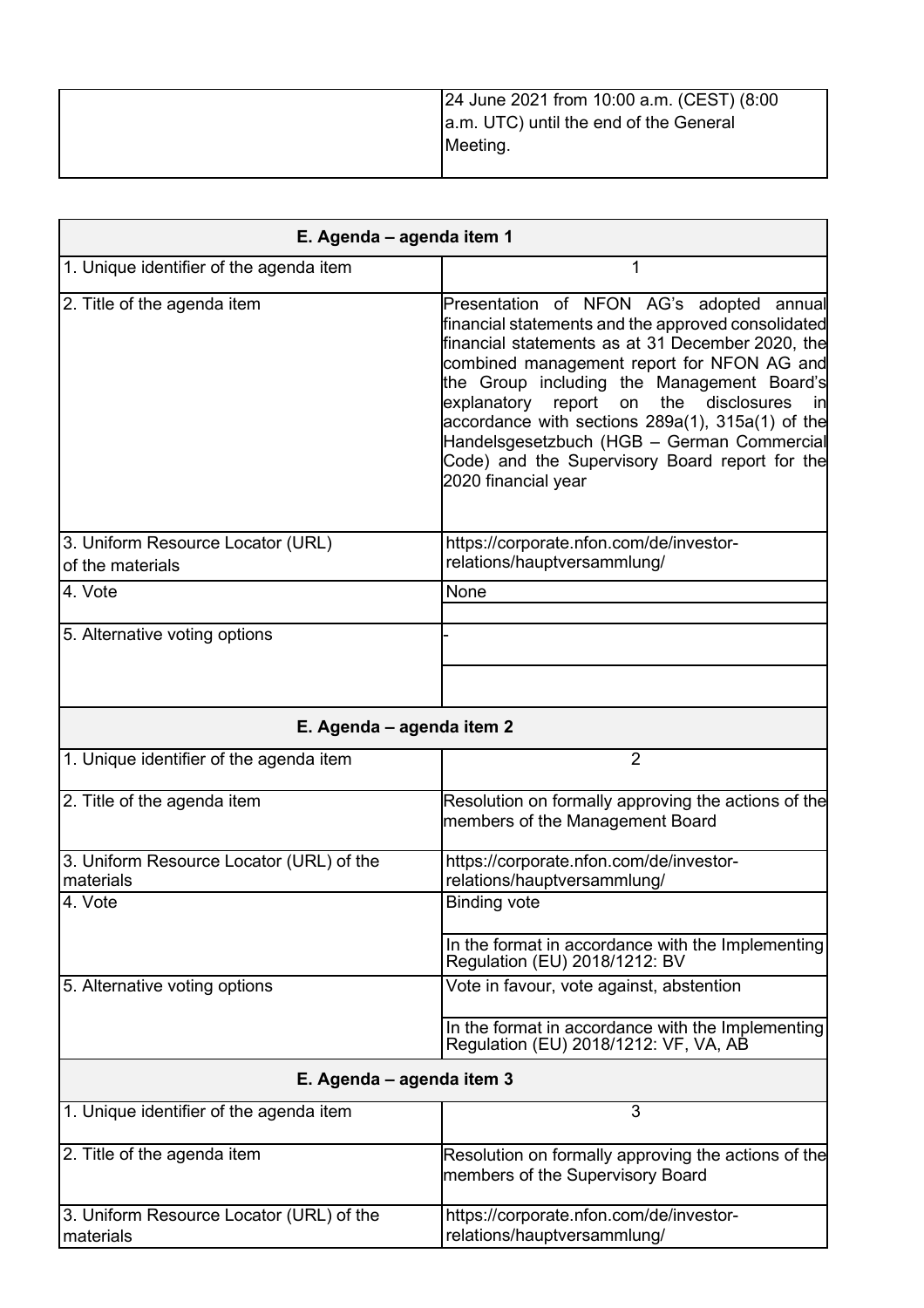| 4. Vote                                               | <b>Binding vote</b>                                                                                                    |  |  |
|-------------------------------------------------------|------------------------------------------------------------------------------------------------------------------------|--|--|
|                                                       | In the format in accordance with the Implementing<br>Regulation (EU) 2018/1212: BV                                     |  |  |
| 5. Alternative voting options                         | Vote in favour, vote against, abstention                                                                               |  |  |
|                                                       | In the format in accordance with the Implementing<br>Regulation (EU) 2018/1212: VF, VA, AB                             |  |  |
| E. Agenda - agenda item 4                             |                                                                                                                        |  |  |
| 1. Unique identifier of the agenda item               | 4                                                                                                                      |  |  |
| 2. Title of the agenda item                           | Resolution on appointing the auditor for the 2021<br>financial year                                                    |  |  |
| 3. Uniform Resource Locator (URL) of the<br>materials | https://corporate.nfon.com/de/investor-<br>relations/hauptversammlung/                                                 |  |  |
| 4. Vote                                               | <b>Binding vote</b>                                                                                                    |  |  |
|                                                       | In the format in accordance with the Implementing<br>Regulation (EU) 2018/1212: BV                                     |  |  |
| 5. Alternative voting options                         | Vote in favour, vote against, abstention                                                                               |  |  |
|                                                       | In the format in accordance with the Implementing<br>Regulation (EU) 2018/1212: VF, VA, AB                             |  |  |
| E. Agenda – agenda item 5                             |                                                                                                                        |  |  |
| 1. Unique identifier of the agenda item               | 5                                                                                                                      |  |  |
| 2. Title of the agenda item                           | Resolution on approving the remuneration system<br>for the members of the Management Board                             |  |  |
| 3. Uniform Resource Locator (URL) of the<br>materials | https://corporate.nfon.com/de/investor-<br>relations/hauptversammlung/                                                 |  |  |
| 4. Vote                                               | Advisory vote                                                                                                          |  |  |
|                                                       | In the format in accordance with the Implementing<br>Regulation (EU) 2018/1212: AV                                     |  |  |
| 5. Alternative voting options                         | Vote in favour, vote against, abstention                                                                               |  |  |
|                                                       | In the format in accordance with the Implementing<br>Regulation (EU) 2018/1212: VF, VA, AB                             |  |  |
|                                                       | E. Agenda - agenda item 6                                                                                              |  |  |
| 1. Unique identifier of the agenda item               | 6                                                                                                                      |  |  |
| 2. Title of the agenda item                           | Resolution on the remuneration system and<br>amendment of the remuneration for the members<br>of the Supervisory Board |  |  |
| 3. Uniform Resource Locator (URL) of the<br>materials | https://corporate.nfon.com/de/investor-<br>relations/hauptversammlung/                                                 |  |  |
| 4. Vote                                               | <b>Binding vote</b>                                                                                                    |  |  |
|                                                       | In the format in accordance with the Implementing<br>Regulation (EU) 2018/1212: BV                                     |  |  |
| 5. Alternative voting options                         | Vote in favour, vote against, abstention                                                                               |  |  |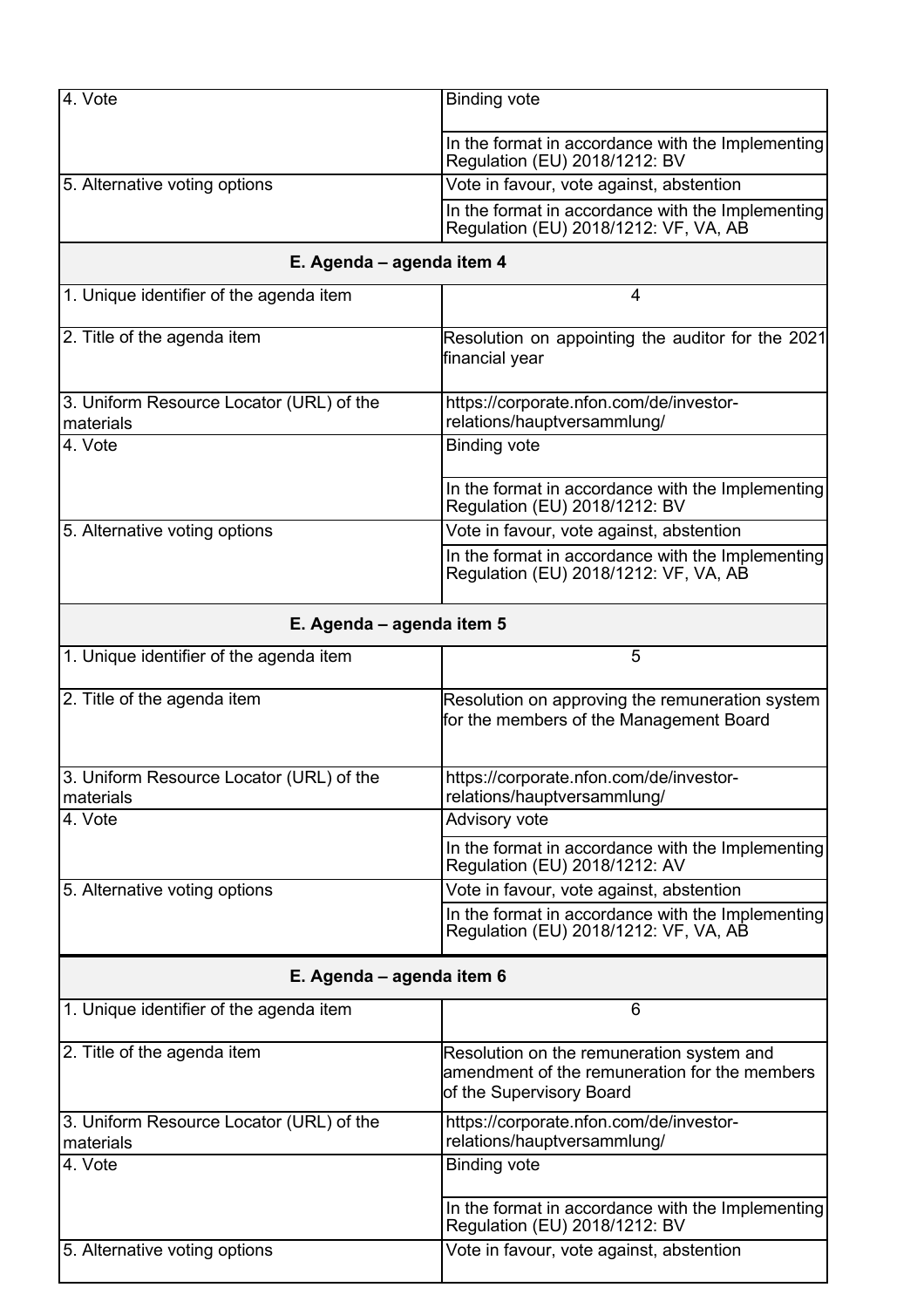|                                                       | In the format in accordance with the Implementing<br>Regulation (EU) 2018/1212: VF, VA, AB                                                                                                                                                                                                                                                                                                                          |  |
|-------------------------------------------------------|---------------------------------------------------------------------------------------------------------------------------------------------------------------------------------------------------------------------------------------------------------------------------------------------------------------------------------------------------------------------------------------------------------------------|--|
| E. Agenda – agenda item 7                             |                                                                                                                                                                                                                                                                                                                                                                                                                     |  |
| 1. Unique identifier of the agenda item               | 7                                                                                                                                                                                                                                                                                                                                                                                                                   |  |
| 2. Title of the agenda item                           | Resolution on creating Authorised Capital 2021,<br>cancelling Authorised Capital 2019, disapplying<br>pre-emption rights and amending Article 4(3) of<br>the Articles of Association                                                                                                                                                                                                                                |  |
| 3. Uniform Resource Locator (URL) of the<br>materials | https://corporate.nfon.com/de/investor-<br>relations/hauptversammlung/                                                                                                                                                                                                                                                                                                                                              |  |
| 4. Vote                                               | <b>Binding vote</b>                                                                                                                                                                                                                                                                                                                                                                                                 |  |
|                                                       | In the format in accordance with the Implementing<br>Regulation (EU) 2018/1212: BV                                                                                                                                                                                                                                                                                                                                  |  |
| 5. Alternative voting options                         | Vote in favour, vote against, abstention                                                                                                                                                                                                                                                                                                                                                                            |  |
|                                                       | In the format in accordance with the Implementing<br>Regulation (EU) 2018/1212: VF, VA, AB                                                                                                                                                                                                                                                                                                                          |  |
| E. Agenda - agenda item 8                             |                                                                                                                                                                                                                                                                                                                                                                                                                     |  |
| 1. Unique identifier of the agenda item               | 8                                                                                                                                                                                                                                                                                                                                                                                                                   |  |
| 2. Title of the agenda item                           | Resolution on the cancellation of the existing<br>authorisation of the Management Board to issue<br>convertible bonds, warrant bonds, participation<br>rights, participating bonds or combinations of these<br>instruments, cancellation of Contingent Capital I<br>and cancellation of Article 4(4) of the Articles of<br>Association                                                                              |  |
| 3. Uniform Resource Locator (URL) of the<br>materials | https://corporate.nfon.com/de/investor-<br>relations/hauptversammlung/                                                                                                                                                                                                                                                                                                                                              |  |
| 4. Vote                                               | <b>Binding vote</b>                                                                                                                                                                                                                                                                                                                                                                                                 |  |
|                                                       | In the format in accordance with the Implementing<br>Regulation (EU) 2018/1212: BV                                                                                                                                                                                                                                                                                                                                  |  |
| 5. Alternative voting options                         | Vote in favour, vote against, abstention                                                                                                                                                                                                                                                                                                                                                                            |  |
|                                                       | In the format in accordance with the Implementing<br>Regulation (EU) 2018/1212: VF, VA, AB                                                                                                                                                                                                                                                                                                                          |  |
| E. Agenda - agenda item 9                             |                                                                                                                                                                                                                                                                                                                                                                                                                     |  |
| 1. Unique identifier of the agenda item               | 9                                                                                                                                                                                                                                                                                                                                                                                                                   |  |
| 2. Title of the agenda item                           | Resolution on the creation of Contingent Capital<br>2021/II and authorisation to issue options in<br>conjunction with the 2021 NFON AG stock option<br>plan, partial cancellation of Contingent Capital II<br>and reduction of the authorisation to issue options<br>in conjunction with the 2018 NFON AG stock<br>option plan, amendment of Article 4(5) of the<br>Articles of Association and the of Article 4(6) |  |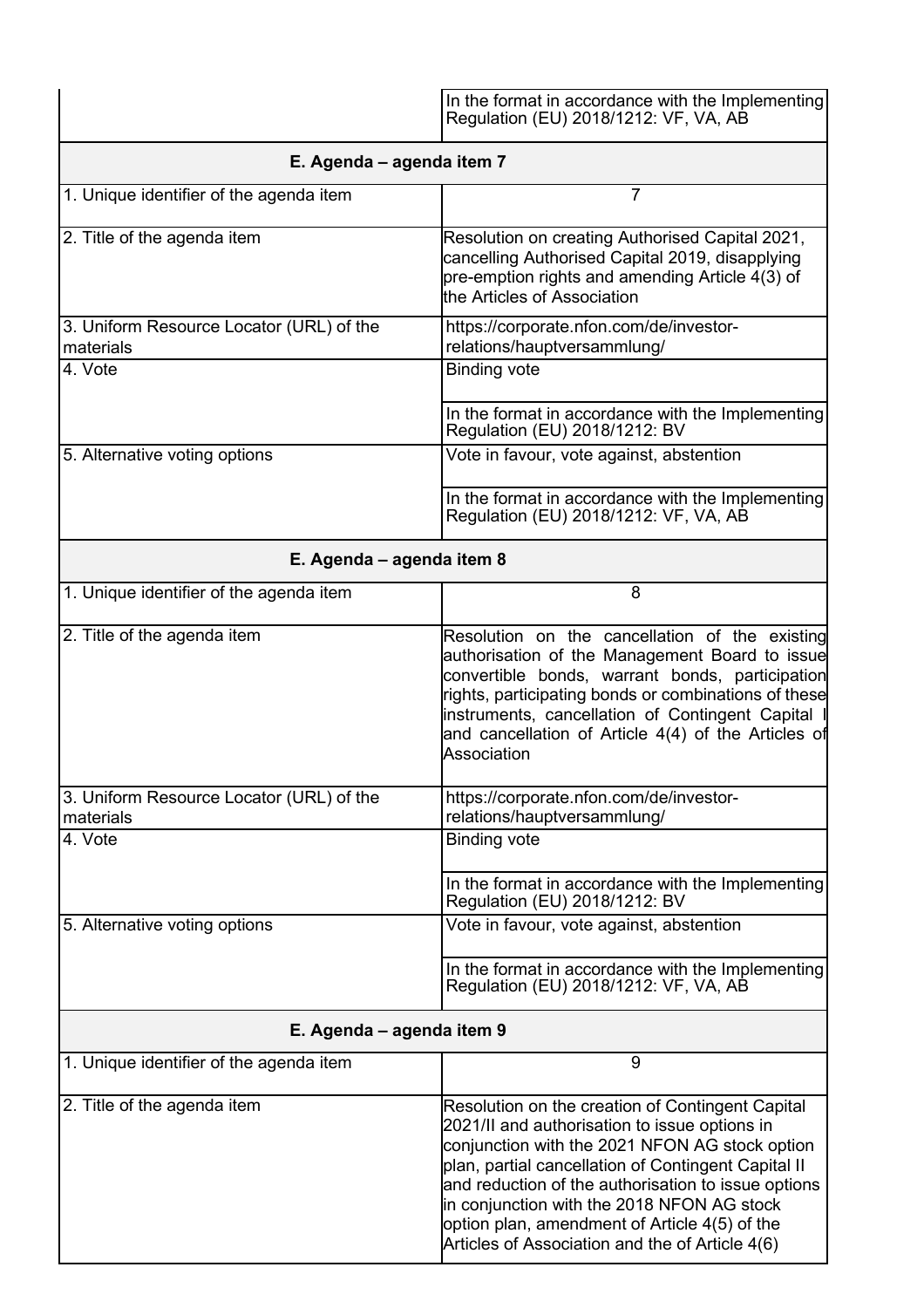| 3. Uniform Resource Locator (URL) of the<br>materials | https://corporate.nfon.com/de/investor-<br>relations/hauptversammlung/                     |
|-------------------------------------------------------|--------------------------------------------------------------------------------------------|
| 4. Vote                                               | <b>Binding vote</b>                                                                        |
|                                                       | In the format in accordance with the Implementing<br>Regulation (EU) 2018/1212: BV         |
| 5. Alternative voting options                         | Vote in favour, vote against, abstention                                                   |
|                                                       | In the format in accordance with the Implementing<br>Regulation (EU) 2018/1212: VF, VA, AB |

| F. Specification of the deadlines regarding the exercise of other shareholders rights –<br>additions to the agenda |                                                                                                               |  |
|--------------------------------------------------------------------------------------------------------------------|---------------------------------------------------------------------------------------------------------------|--|
| 1. Object of deadline                                                                                              | Transmission of request to make an addition to<br>the agenda                                                  |  |
| 2. Applicable issuer deadline                                                                                      | 24 May 2021, midnight (CEST)                                                                                  |  |
|                                                                                                                    | In the format in accordance with the Implementing<br>Regulation (EU) 2018/1212: 20210524; 10:00<br>p.m. (UTC) |  |
| F. Specification of the deadlines regarding the exercise of other shareholders<br>rights - Countermotions          |                                                                                                               |  |
| 1. Object of deadline                                                                                              | Sending of a countermotion to the items of the<br>agenda                                                      |  |
| 2. Applicable issuer deadline                                                                                      | 9 June 2021, 24:00 a.m. (CEST)                                                                                |  |
|                                                                                                                    | In the format in accordance with the Implementing<br>Regulation (EU) 2018/1212: 20210609; 10:00<br>p.m. (UTC) |  |
| F. Specification of the deadlines regarding the exercise of other shareholders<br>rights - Nomination              |                                                                                                               |  |
| 1. Object of deadline                                                                                              | Sending of nomination for the election of auditors<br>and elections to the Supervisory Board                  |  |
| 2. Applicable issuer deadline                                                                                      | 09 June 2021, 24:00 a.m. (CEST)                                                                               |  |